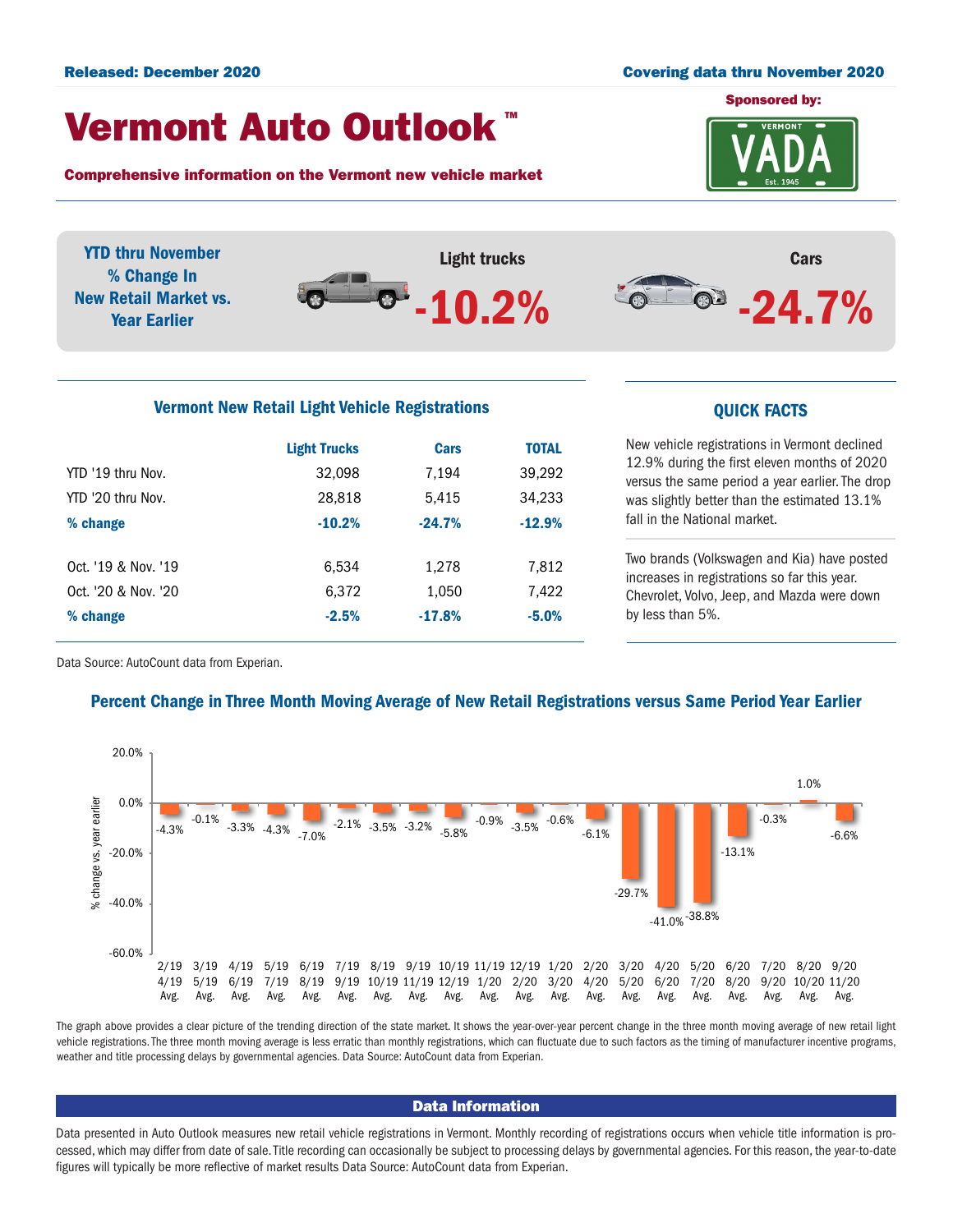

|                                 |                      |                        |                |               | Vermont New Retail Car and Light Truck Registrations |            |          |      |                                      |         |
|---------------------------------|----------------------|------------------------|----------------|---------------|------------------------------------------------------|------------|----------|------|--------------------------------------|---------|
|                                 |                      | Oct. and Nov. Combined |                | YTD thru Nov. |                                                      | <b>YTD</b> |          |      |                                      |         |
|                                 | Number<br>of dealers | 2019                   | 2020           | % chg.        | 2019                                                 | 2020       | % chg.   | 2019 | Market Share (%)<br>2020             |         |
| <b>TOTAL</b>                    |                      | 7,812                  | 7,422          | $-5.0%$       | 39,292                                               | 34,233     | $-12.9%$ |      |                                      | Chg.    |
| Cars                            |                      | 1,278                  | 1,050          | $-17.8%$      | 7,194                                                | 5,415      | $-24.7%$ | 18.3 | 15.8                                 | $-2.5$  |
| <b>Trucks</b>                   |                      | 6,534                  | 6,372          | $-2.5%$       | 32,098                                               | 28,818     | $-10.2%$ | 81.7 | 84.2                                 | 2.5     |
|                                 |                      |                        |                |               |                                                      |            |          |      |                                      |         |
| <b>Domestic Brands</b>          |                      | 3,197                  | 3,267          | 2.2%          | 16,816                                               | 15,292     | $-9.1%$  | 42.8 | 44.7                                 | 1.9     |
| <b>European Brands</b>          |                      | 569                    | 545            | $-4.2%$       | 2,653                                                | 2,518      | $-5.1%$  | 6.8  | 7.4                                  | 0.6     |
| Japanese Brands                 |                      | 3,757                  | 3,274          | $-12.9%$      | 18,361                                               | 14,992     | $-18.3%$ | 46.7 | 43.8                                 | $-2.9$  |
| Korean Brands                   |                      | 289                    | 336            | 16.3%         | 1,462                                                | 1,431      | $-2.1%$  | 3.7  | 4.2                                  | 0.5     |
| Acura                           | 1                    | 32                     | 31             | $-3.1%$       | 177                                                  | 147        | $-16.9%$ | 0.5  | 0.4                                  | 0.0     |
| Alfa Romeo                      | 1                    | 3                      | $\overline{2}$ | $-33.3%$      | 17                                                   | 8          | $-52.9%$ | 0.0  | 0.0                                  | 0.0     |
| Audi                            | 2                    | 113                    | 70             | $-38.1%$      | 463                                                  | 381        | $-17.7%$ | 1.2  | 1.1                                  | $-0.1$  |
| <b>BMW</b>                      | 1                    | 41                     | 45             | 9.8%          | 196                                                  | 164        | $-16.3%$ | 0.5  | 0.5                                  | 0.0     |
| <b>Buick</b>                    | 9                    | 99                     | 92             | $-7.1%$       | 558                                                  | 442        | $-20.8%$ | 1.4  | 1.3                                  | $-0.1$  |
| Cadillac                        | 5                    | 16                     | 22             | 37.5%         | 95                                                   | 82         | $-13.7%$ | 0.2  | 0.2                                  | 0.0     |
| Chevrolet                       | 13                   | 692                    | 725            | 4.8%          | 3,558                                                | 3,504      | $-1.5%$  | 9.1  | 10.2                                 | 1.2     |
| Chrysler                        | 10                   | 24                     | 21             | $-12.5%$      | 105                                                  | 74         | $-29.5%$ | 0.3  | 0.2                                  | $-0.1$  |
| Dodge                           | 9                    | 48                     | 48             | 0.0%          | 272                                                  | 209        | $-23.2%$ | 0.7  | 0.6                                  | $-0.1$  |
| <b>FIAT</b>                     | 1                    | 3                      | 5              | 66.7%         | 16                                                   | 16         | 0.0%     | 0.0  | 0.0                                  | 0.0     |
| Ford                            | 16                   | 1,048                  | 991            | $-5.4%$       | 5,495                                                | 4,715      | $-14.2%$ | 14.0 | 13.8                                 | $-0.2$  |
| Genesis                         | $\mathbf{1}$         | 0                      | 0              |               | 9                                                    | 4          | $-55.6%$ | 0.0  | 0.0                                  | 0.0     |
| <b>GMC</b>                      | 9                    | 445                    | 438            | $-1.6%$       | 2,283                                                | 2,059      | $-9.8%$  | 5.8  | 6.0                                  | 0.2     |
| Honda                           | 4                    | 679                    | 607            | $-10.6%$      | 3,313                                                | 2,667      | $-19.5%$ | 8.4  | 7.8                                  | $-0.6$  |
| Hyundai                         | 3                    | 140                    | 131            | $-6.4%$       | 598                                                  | 549        | $-8.2%$  | 1.5  | 1.6                                  | $0.1\,$ |
| Infiniti                        | 0                    | 4                      | 3              | $-25.0%$      | 21                                                   | 12         | $-42.9%$ | 0.1  | 0.0                                  | 0.0     |
| Jaguar                          | 0                    | 3                      | 3              | 0.0%          | 16                                                   | 10         | $-37.5%$ | 0.0  | 0.0                                  | $0.0\,$ |
| Jeep                            | 9                    | 387                    | 459            | 18.6%         | 2,096                                                | 2,028      | $-3.2%$  | 5.3  | 5.9                                  | 0.6     |
| Kia                             | 3                    | 149                    | 205            | 37.6%         | 855                                                  | 878        | 2.7%     | 2.2  | 2.6                                  | 0.4     |
| Land Rover                      | 0                    | 9                      | 12             | 33.3%         | 51                                                   | 44         | $-13.7%$ | 0.1  | 0.1                                  | 0.0     |
| Lexus                           | 0                    | 12                     | 20             | 66.7%         | 75                                                   | 65         | $-13.3%$ | 0.2  | 0.2                                  | $0.0\,$ |
| Lincoln                         | 4                    | 21                     | 10             | $-52.4%$      | 94                                                   | 67         | $-28.7%$ | 0.2  | 0.2                                  | 0.0     |
| Mazda                           | 2                    | 93                     | 99             | 6.5%          | 459                                                  | 440        | $-4.1%$  | 1.2  | 1.3                                  | 0.1     |
| Mercedes                        |                      | 40                     | 41             | 2.5%          | 181                                                  | 160        | $-11.6%$ | 0.5  | 0.5                                  | 0.0     |
| <b>MINI</b>                     | 1                    | 7                      | 12             | 71.4%         | 65                                                   | 47         | $-27.7%$ | 0.2  | $0.1\,$                              | $0.0\,$ |
| Mitsubishi                      | 2                    | 91                     | 73             | $-19.8%$      | 419                                                  | 365        | $-12.9%$ | 1.1  | 1.1                                  | $0.0\,$ |
| Nissan                          | 5                    | 237                    | 201            | $-15.2%$      | 1,747                                                | 1,170      | $-33.0%$ | 4.4  | 3.4                                  | $-1.0$  |
| Other                           |                      | $14\,$                 | 16             | 14.3%         | 74                                                   | 137        | 85.1%    | 0.2  | 0.4                                  | $0.2\,$ |
| Porsche                         | 0                    | 6                      | 9              | 50.0%         | 32                                                   | 35         | 9.4%     | 0.1  | 0.1                                  | 0.0     |
| Ram                             | 6                    | 384                    | 413            | 7.6%          | 2,064                                                | 1,936      | $-6.2%$  | 5.3  | 5.7                                  | 0.4     |
| Subaru                          |                      | 1,056                  | 981            | $-7.1%$       | 5,206                                                | 4,595      | $-11.7%$ | 13.2 | 13.4                                 | 0.2     |
| Tesla                           | 0                    | 32                     | 47             | 46.9%         | 183                                                  | 169        | $-7.7%$  | 0.5  | 0.5                                  | $0.0\,$ |
| Toyota                          |                      | 1,547                  | 1,247          | $-19.4%$      | 6,908                                                | 5,432      | $-21.4%$ | 17.6 | 15.9                                 | $-1.7$  |
| Volkswagen                      |                      | 259                    | 239            | $-7.7%$       | 1,215                                                | 1,256      | 3.4%     | 3.1  | 3.7                                  | 0.6     |
| Volvo                           | 2                    | 78                     | 104            | 33.3%         | 376                                                  | 366        | $-2.7%$  | 1.0  | 1.1                                  | 0.1     |
| Top ten brands are shaded grey. |                      |                        |                |               |                                                      |            |          |      | Source: AutoCount data from Experian |         |

At Auto Outlook, we strive to provide accurate analyses based upon the data available to us. Auto Outlook can make no representation or warranty with respect to the accuracy or completeness of the data we provide or the projections that we make based upon such data. Auto Outlook expressly disclaims any such warranties, and undue reliance should not be placed on any analysis. Auto Outlook undertakes no obligation to revise any forecasts or analyses, whether as a result of any new data, the occurrence of future events, or otherwise.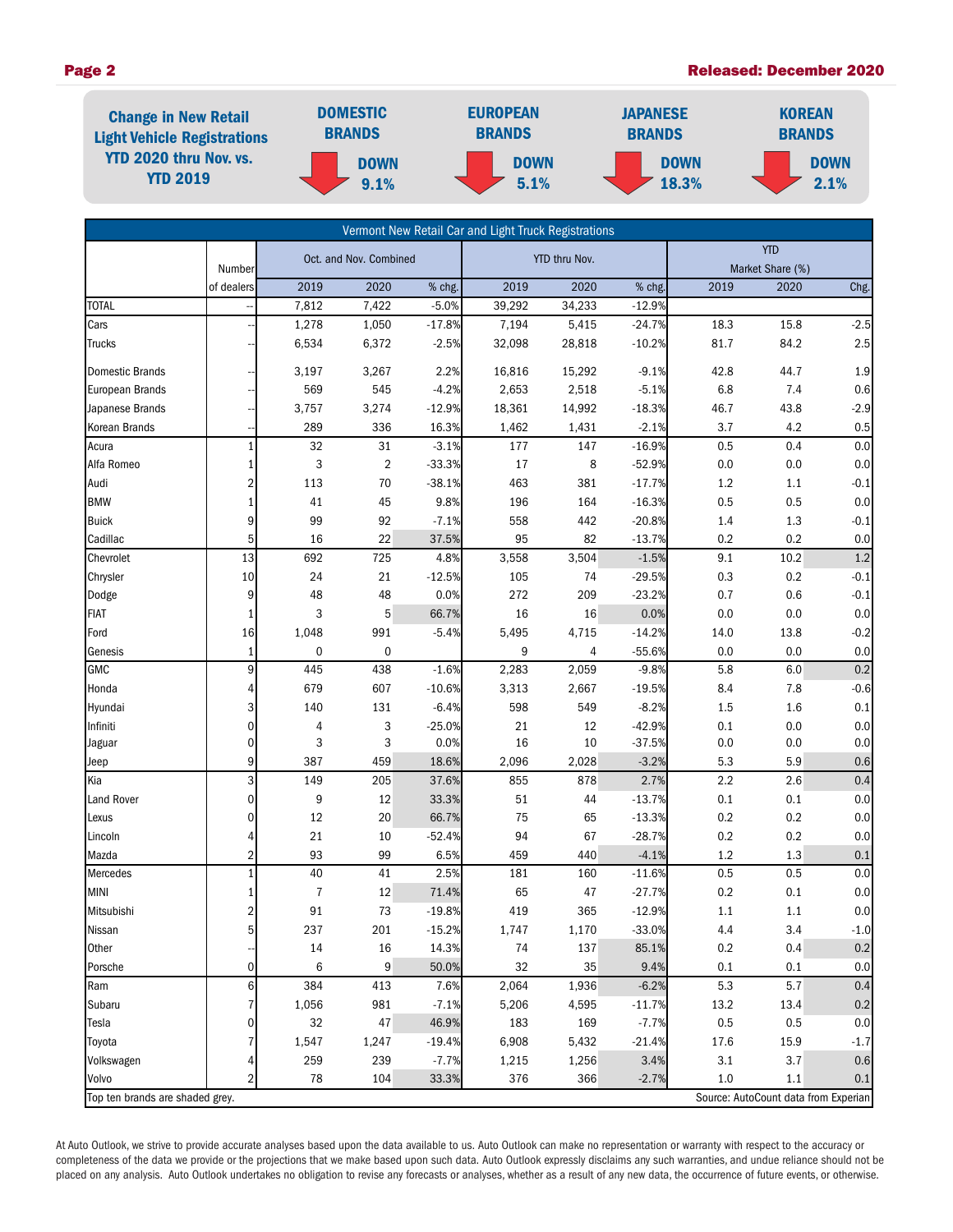Vermont and U.S. Market Share YTD 2020 thru November (Top 20 selling brands in state)

# Percent Change in Brand Registrations YTD 2020 thru November vs. YTD 2019 (Top 25 selling brands)







Registrations declined by less than 5% for Chevrolet, Volvo, Jeep, and Mazda. VW and Kia were up slightly.



Toyota, Ford, Subaru, Chevrolet, and Honda were market share leaders in Vermont

Data Source: AutoCount data from Experian.

Attribution notice: Any material quoted must be attributed to Vermont Auto Outlook, published by Auto Outlook, Inc. on behalf of the Vermont Vehicle and Automotive Distributors Association. Data source must also be shown as "Data Source: AutoCount Data from Experian." Please contact the association with any questions or comments regarding the publication.